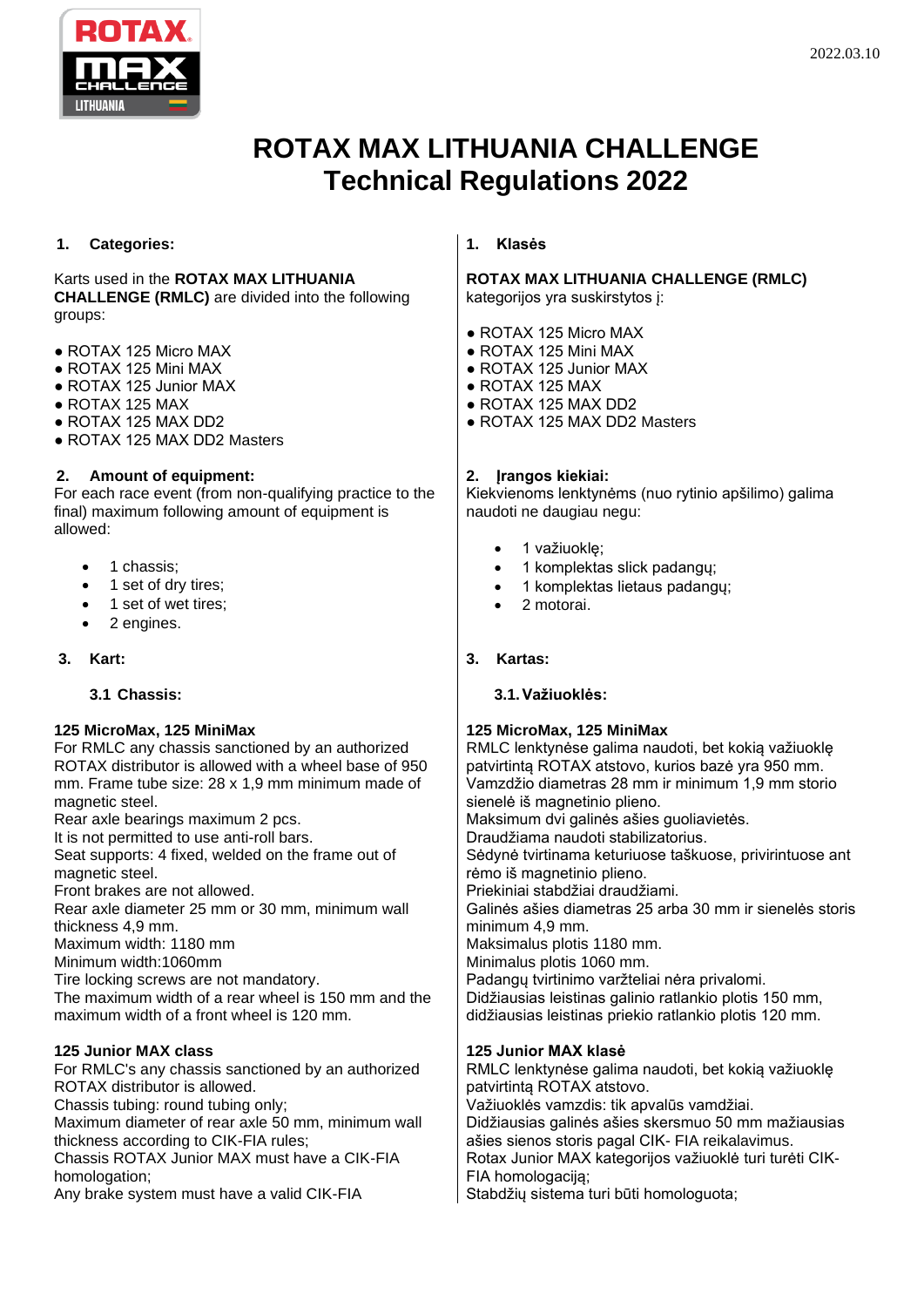

homologation; Front brakes are not allowed in the 125 Junior MAX.

## **125 MAX DD2 and MASTER classes**

For RMLC`s 125 MAX DD2 classes, chassis approved by BRP-ROTAX only are allowed to be used (approved chassis will be listed at the web page: [https://www.rotax](https://www.rotax-kart.com/en/Racing/MAX-Challenge/Registered-Chassis%3Cbr%3E125-MAX-DD2)[kart.com/en/Racing/MAX-Challenge/Registered-](https://www.rotax-kart.com/en/Racing/MAX-Challenge/Registered-Chassis%3Cbr%3E125-MAX-DD2)[Chassis%3Cbr%3E125-MAX-DD2](https://www.rotax-kart.com/en/Racing/MAX-Challenge/Registered-Chassis%3Cbr%3E125-MAX-DD2)).

Chassis must be designed according to CIK-FIA rules for shifter classes (front and rear brakes mandatory). Any brake system must have a valid CIK-FIA homologation.

Rear wheel protection must have valid CIK-FIA homologation.

In 2022 Rotax Rear Tire Protection System is legal to use (Rotax part no 281570). No part shall be added or removed from original content (except safety wire or number plate).

Only orange or red ROTAX original tire-protection rollers are allowed to be used.

# **3.2 Bodywork**

## **MicroMax and MiniMax**

In accordance with regulation of National Federations.

## **125 Junior MAX class**

In accordance with regulations of CIK-FIA homologation.

## **125 MAX DD2 and MASTERS class**

In accordance with regulations of CIK-FIA homologation.

## **3.2.1 Front spoiler** homologation 2022-2023.

The usage of CIK-FIA Homologated front spoiler "Front Fairing Mounting Kit" is compulsory. Front Fairing in accordance with regulations of CIK-FIA homologation.

## **3.2.2. Chassi protection**

It is permitted to attach chassis protectors to the chassis rails left, right and front. The only material permitted is plastic. The installation and wear must satisfy the scrutineers of the event.

## **4. Tires**

# **At all RMLC following tires only are allowed:**

Priekiniai stabdžiai neleistini.

## **125 MAX DD2 ir MASTER klasės**

RMLC lenktynėse galima naudoti, tik BRP-ROTAX patvirtintas važiuokles (patvirtintų važiuoklių sąrašą galima rasti čia: [https://www.rotax-](https://www.rotax-kart.com/en/Racing/MAX-Challenge/Registered-Chassis%3Cbr%3E125-MAX-DD2)

[kart.com/en/Racing/MAX-Challenge/Registered-](https://www.rotax-kart.com/en/Racing/MAX-Challenge/Registered-Chassis%3Cbr%3E125-MAX-DD2)[Chassis%3Cbr%3E125-MAX-DD2.](https://www.rotax-kart.com/en/Racing/MAX-Challenge/Registered-Chassis%3Cbr%3E125-MAX-DD2) Važiuoklė turi būti sukurta pagal CIK-FIA reikalavimus kartams su pavaromis (priekiniai ir galiniai stabdžiai yra privalomi).

Bet kokia stabdžių sistema turi būti homologuota. Galinis bamperis privalo būti homologuotas. 2022 metų sezone galima naudoti ROTAX galinio bamperio sistemą. Negalima pridėti ar nuimti jokių dalių nuo orginalios sudėties išskyrus apsauginį trosą bei galinio numerio lentelę.

Tik oranžinės arba raudonos ROTAX orginalios galinių ratų apsaugos leidžiamos naudoti.

# **3.2. Spoileriai**

## **MicroMax ir MiniMax**

Pagal nacionalinius reikalavimus.

**125 Junior MAX** Pagal CIK-FIA homologaciją.

#### **125 MAX DD2 and MASTERS class** Pagal CIK-FIA homologaciją.

## **3.2.1. Priekinis bamperis**

Priekinis bamperis pagal CIK-FIA homologaciją. Privaloma naudoti nukrentantį CIK-FIA Homologuotą priekinio bamperio tvirtinimą.

## **3.2.2. Važiuoklės apsauga**

Galima naudoti važiuoklės apsaugas rėmo kairėje ir dešinėje pusėse bei priekyje. Jos gali būti tik iš plastiko. Jų tvirtinimas bei būklė turi tenkinti tech komisarą.

## **4. Padangos**

#### **Visuose RMLC renginiuose galima naudoti tik šias padangas:**

| <b>MicroMax</b>    |             |                       |                       |       |                       |
|--------------------|-------------|-----------------------|-----------------------|-------|-----------------------|
| Dry (slick) tires: | <b>MOJO</b> | Type:                 | C-2 CIK Mini          |       |                       |
|                    |             | Front:                | $4.0 \times 10.0 - 5$ | Rear: | $5.0 \times 11.0 - 5$ |
| Wet tires:         | <b>MOJO</b> | $^{\sf \tiny T}$ vpe: | <b>CW CIK Mini</b>    |       |                       |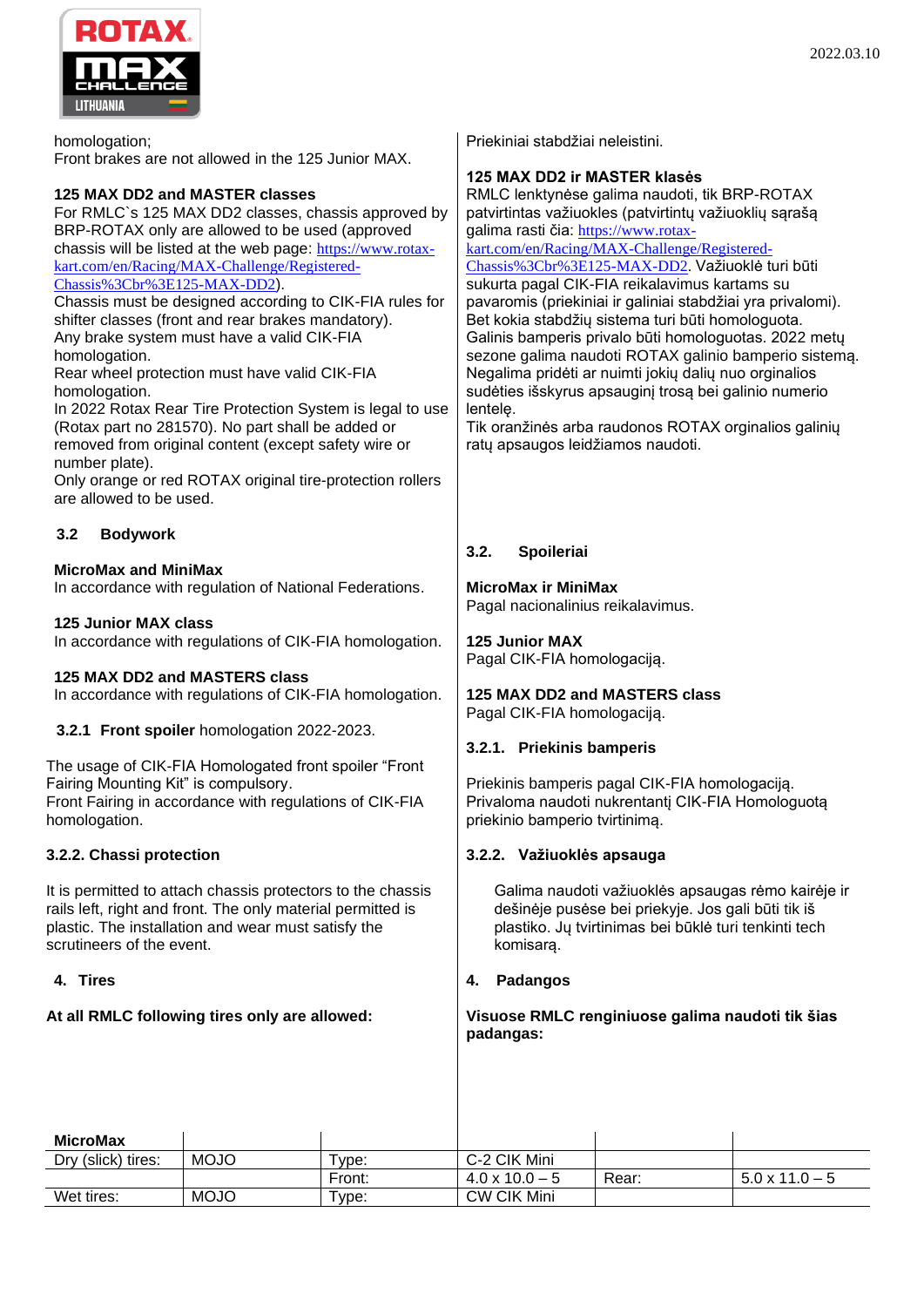

|                       |             | Front: | $3,6 \times 10.0 - 5$ | Rear: | $4,5 \times 11.0 - 5$ |
|-----------------------|-------------|--------|-----------------------|-------|-----------------------|
| <b>MiniMax</b>        |             |        |                       |       |                       |
| Dry (slick) tires:    | <b>MOJO</b> | Type:  | C-2 CIK Mini          |       |                       |
|                       |             | Front: | $4.0 \times 10.0 - 5$ | Rear: | $5.0 \times 11.0 - 5$ |
| Wet tires:            | <b>MOJO</b> | Type:  | <b>CW CIK Mini</b>    |       |                       |
|                       |             | Front: | $3,6 \times 10.0 - 5$ | Rear: | $4,5 \times 11.0 - 5$ |
| <b>125 Junior MAX</b> |             |        |                       |       |                       |
| Dry (slick) tires:    | <b>MOJO</b> | Type:  | D-2XX CIK             |       |                       |
|                       |             |        | Option                |       |                       |
|                       |             | Front: | $4.5 \times 10.0 - 5$ | Rear: | $7.1 \times 11.0 - 5$ |
| Wet tires:            | <b>MOJO</b> | Type:  | W-5 CIK               |       |                       |
|                       |             | Front: | $4.5 \times 10.0 - 5$ | Rear: | $6.0 \times 10.0 - 5$ |
| 125                   |             |        |                       |       |                       |
| <b>DD2/Masters</b>    |             |        |                       |       |                       |
| Dry (slick) tires:    | <b>MOJO</b> | Type:  | D-5 CIK Prime         |       |                       |
|                       |             | Front: | $4.5 \times 10.0 - 5$ | Rear: | $7.1 \times 11.0 - 5$ |
| Wet tires:            | <b>MOJO</b> | Type:  | W-5 CIK               |       |                       |
|                       |             | Front: | $4.5 \times 10.0 - 5$ | Rear: | $6.0 \times 10.0 - 5$ |

Strictly no modifications or tire treatment allowed. Recommend equipment to detect tire treatment is Mini-RAE-Lite.

Marked direction of rotation must be adhered to for all tires.

Threshold value of maximum 4 ppm is recommended.

# **5. Data acquisition:**

This system, with or without memory, may permit only the reading/recording of the engine revs (by induction on the sparkplug IST cable), two indications of temperature, the speed of one wheel, an X/Y acceleration, lap times, position (via GPS system) and steering wheel angle sensor.

Connection of the data acquisition system to original Rotax battery is allowed.

During free practice also telemetry system is allowed.

# **6. Composite materials:**

Composite materials (carbon fiber etc.) are banned except for the seat and the floor tray.

Alloys from different metals/substances are not considered as composite materials.

# **7. Safety of equipment:**

For RMLC all CIK-FIA technical regulations apply. It is legal to use rib protection without homologation for 2022 season.

For RMLC overalls, helmets, kart shoes, gloves and other kind of driver protection must comply with the regulations of the national ASN`s.

# **8. Petrol and oil:**

Unleaded commercial quality from petrol station, maximum 98 octane.

Mandatory oil XPS DYE fully synthetic 2T KART RACING

Griežtai draudžiamas bet koks padangų apdirbimas. Tikrinimui rekomenduojama naudoti Mini-RAE-Lite prietaisą.

Privaloma laikytis padangų riedėjimo krypties. Maksimalus matavimo prietaiso parodymas ne daugiau 4 ppm yra rekomenduojamas.

# **5. Duomenų rinkimas**

Duomenų rinkimo sistema gali būti su arba be atminties, leistina skaityti/įrašyti motoro apsukas, dvi temperatūras, vieno rato greitį, X/Y pagreičius, rato laikus, poziciją (pagal GPS) ir vairo padėtį. Leidžiama sistemą prijungti prie orginalios Rotax baterijos. Per laisvas treniruotes galima naudoti ir telemetriją.

# **6. Kompozitinės medžiagos:**

Kompozicinės medžiagos (karbonas ir pan) yra uždraustas naudoti išskyrus sėdynę bei važiuoklės dugną. Lydiniai iš skirting metalų/priedų nėra laikomi kompozitinėmis medžiagomis. **7. Ekipiruotės saugumas:**

RMLC lenktynėms galioja CIK-FIA techniniai reikalavimai. 2022 metų sezone galima naudoti nehomologuotas šonkaulių apsaugas. Aprangos, šalmai, batai pirštinės ir kita saugumo ekipiruotė privalo atitikti nacionalinius reikalavimus.

# **8. Kuras ir alyva:**

Leidžiama naudoti daugiausiai 98 oktano bešvinį kurą. Privaloma naudoti XPS DYE fully synthetic 2T KART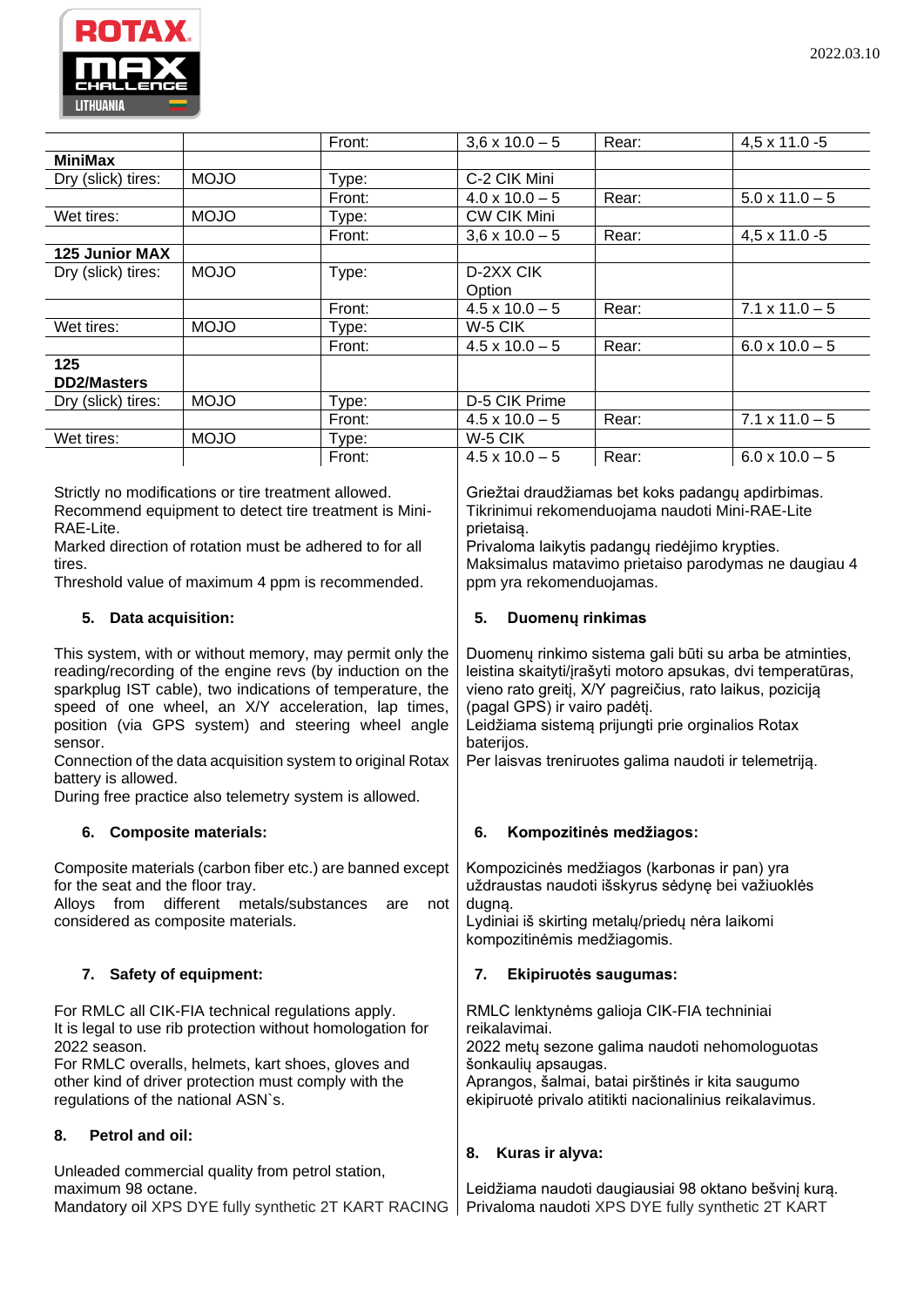



OIL (Rotax Part No.25471).

Fuel will be checked in the fuel tank with INOVA X5 led light. The led light must show the fuel colored in green.

## **9. Minimum weight**

At all times, the minimum weight for kart, including driver and all required safety equipment (helmet, overall, gloves etc.) is:

| Rotax MicroMax          | 105 kg |
|-------------------------|--------|
| Rotax MiniMax           | 115 kg |
| Rotax Junior Max        | 145 kg |
| <b>Rotax Senior Max</b> | 160 kg |
| Rotax DD <sub>2</sub>   | 170 kg |
| Rotax DD2 Masters       | 180 kg |

## **10. Engines:**

#### **No sponsor stickers (except ROTAX, BRP, MOJO, XPS) allowed on the engine or at any other ROTAX engine accessories!**

At RMLC races, only engines which are confirmed to the following technical specification, are legal to be used.

For RMLC's, only those engines are allowed to be used , which have been checked and sealed by the ROTAX Authorized Distributor of this territory or one of the Service Centers appointed by the Authorized Distributor.

For RMLC's the ROTAX Authorized Distributor of this territory has to publish the lists of Service Centers which are legal to check and seal engines

The engines have to be sealed with specific ROTAX engine seals (black anodized aluminum seal with "ROTAX " logo and a 6 digit serial no. See attached picture).



By means of the steel cable the engine must be sealed on one Allen screw (1) of the intake flange, on one stud screw (2) of cylinder and one Allen screw (3) of the cylinder head cover (see attached picture).

RACING OIL (Rotax Part No.25471). Sumaišytas kuras bus tikrinamas kuro bake su INOVA X5 led lempute. Kuras turi šviesti žaliai.

#### **9. Minimalus svoris**

Bet kuriuo metu, minimalus karto svoris, kartu su lenktynininku ir pilna ekipiruote (šalmu, kombinezonu, pirštinėm ir tt.) turi būti:

| Rotax MicroMax          | 105 kg |
|-------------------------|--------|
| Rotax MiniMax           | 115 kg |
| Rotax Junior Max        | 145 kg |
| <b>Rotax Senior Max</b> | 160 kg |
| Rotax DD <sub>2</sub>   | 170 kg |
| Rotax DD2 Masters       | 180 kg |
|                         |        |

## **10. Motorai:**

#### **Bet kokie lipdukai (išskyrus ROTAX, BRP, MOJO, XPS) yra draudžiami ant motorų ar bet kokių Rotax aksesuarų!**

Visuose RMLC renginiuose leidžiami naudoti tik motorai atitinkantys techninius reikalavimus.

Leidžiama naudoti tik patikrintus ir Autorizuoto regiono distributoriaus ar vietinio serviso centro užplombuotus motorus.

RMLC renginiams autorizuotas distributorius, paskelbs sąrašą Serviso centrų kurie gali patikrinti ir užplombuoti motorus.

Motorų plombavimui privaloma naudoti specialias ROTAX motorų plombas (aliumines juodai anoduotas su "ROTAX" logotipu ir 6 skaitmenų serijiniu numeriu. Žiūrėti prisegtą nuotrauką).



Motoras turi būti užplombuotas su metaliniu trosu per įsiurbimo kolektoriaus varžtą (1), karterio smeigę (2), cilindro galvutės dangtelio varžtą (3).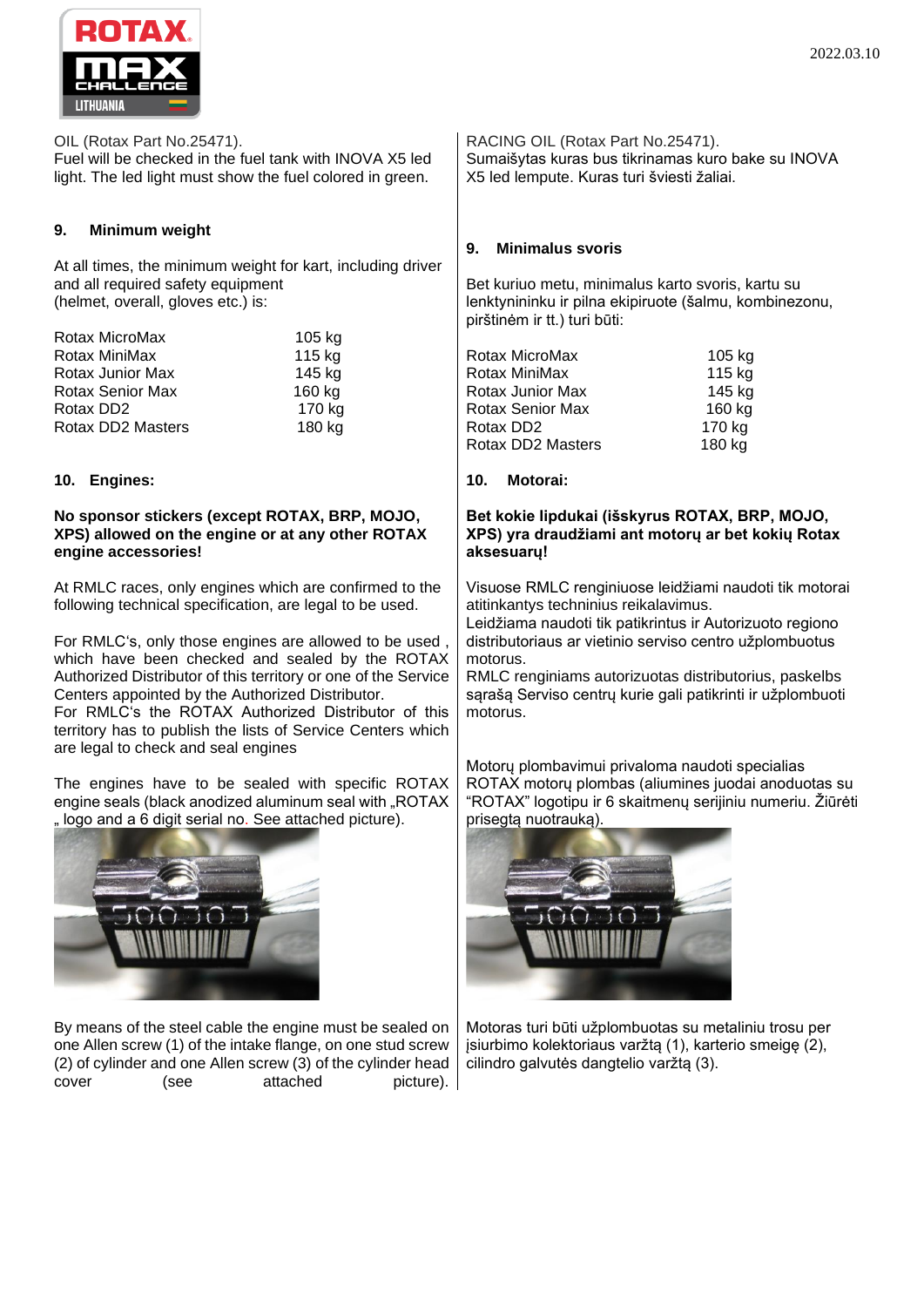





After sealing the engine seal thread must be squeezed using Rotax caliper (part no. 276110).

**It is not allowed to pass the end of sealing wire through the seal a second time (only as in a above picture).**

At every new sealing of an engine the authority (ROTAX Authorized Distributor or their Service Centers) that checks and seals an engine is responsible for following indications at the Engine Identity Card which belongs to the owner of the engine.

Serial no. of the engine

Serial no. of the engine seal

Stamp and signature of the company to be able to detect at scrutineering which authority has checked and sealed the engine.



At scrutineering the driver has to present:

- the engine(s) with the undamaged engine seal(s)
- the Engine Identity Card(s), showing the matching engine serial no.(s), the matching engine seal no.(s) and the stamp(s) and signature(s) of the authority(ies) that has (have) checked and sealed the engine(s).

During a RMLC ROTAX Authorized Distributors and their Service Centers are not allowed to re-seal an engine between scrutineering and the final.

The sealing of engines helps to reduce the times for scrutineering at races as during the race event just the accessories (carburetor, exhaust, radiator) must be



Po plombos uždėjimo, privaloma užspausti sriegį su Rotax įrankiu (numeris 276110). **Draudžiama prakišti troso galą per plombą antrą kartą (galima tik vieną kartą kaip parodyta nuotraukoje).**

Kiekvieną kartą kai yra plombuojamas motoras (ROTAX autorizuoto distributoriaus ar serviso centrų) atstovas turi supildyti šiuos duomenis į Motoro identifikavimo Knygą, kuri priklauso motoro savininkui:

Motoro serijinis numeris; Plombos serijinis numeris; Antspaudas ir parašas, kad tech komisaras galėtų identifikuoti kuris atstovas tikrino ir užplombavo motorą.



Techninei komisijai lenktynininkas turi pristatyti:

- Motorą (us) su nepažeista plomba (om)
- Motoro identifikavimo knygelę (es) su sutampančiais motorų serijiniais bei plombų numeriais bei atstovų, kurie tikrino ir plombavo, parašais bei štampais.

RMLC renginio metu Autorizuoti Distributoriai bei Serviso Centrai negali perplombuoti motoro nuo techninės komisijos iki pat varžybų galo.

Motoro plomba leidžia supaprastinti techninės komisijos darbą, bei motoro ardymo kartus varžybų metu. Tokiu atveju daugiau dėmesio galima skirti aksesuarams (karbiuratorius, duslintuvas, radiatorius).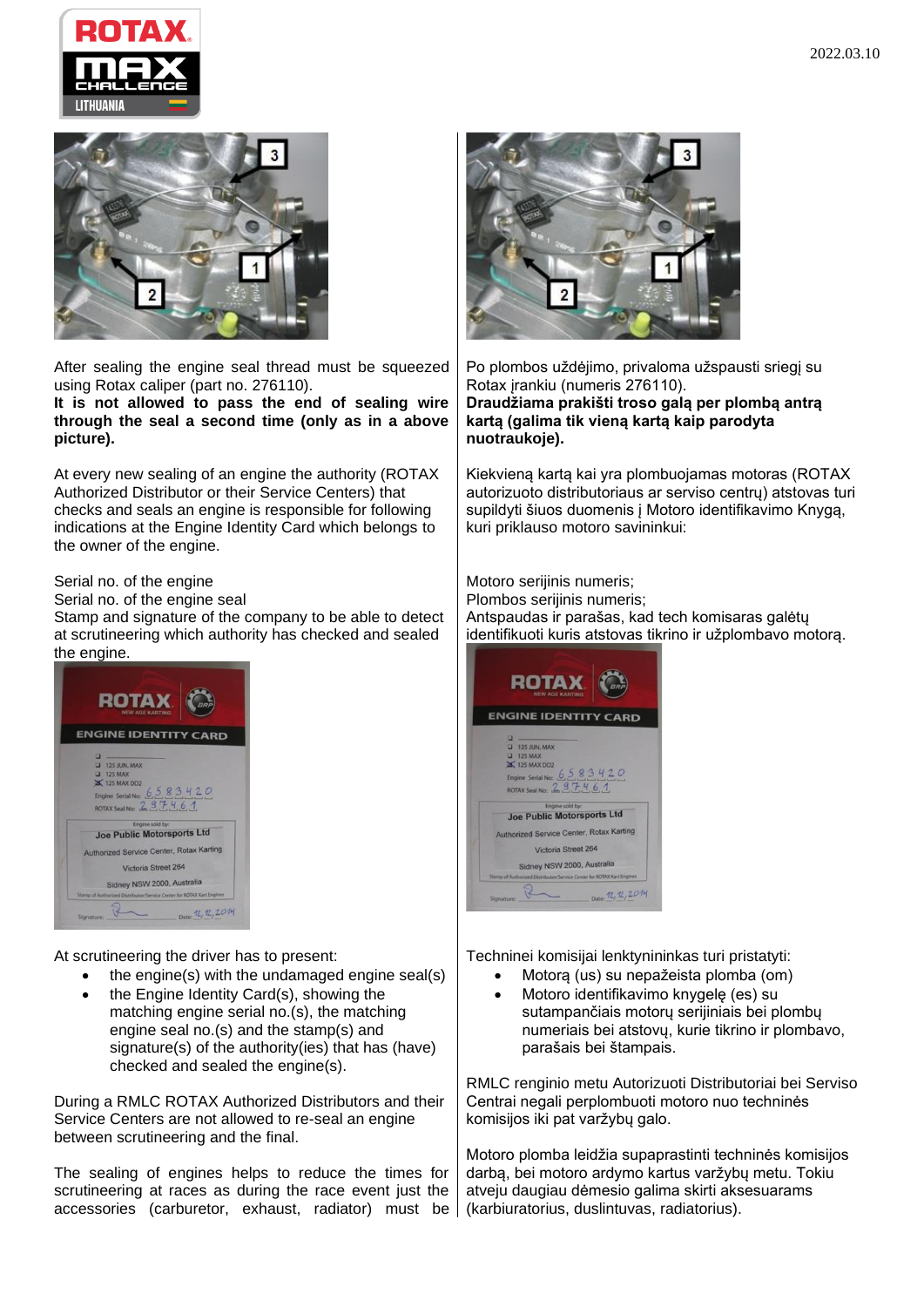

#### checked.

Of course scrutineers can request to open and re-check an engine according to the Technical Specification, before or after a race or in case of a protest. If an engine seal has been broken (for which reason ever), the engine has to be checked completely according the Technical Specification and must then be re-sealed by an ROTAX Authorized Distributor or one of its Service Centers.

**All components outside the seal are part of the responsibility of the competitor to be in line with the technical regulations.**

## **10.1 Modifications:**

Neither the engine nor any of its may be modified in any way. "Modified" is defined as any change in form, content or function that represents a condition of difference from that originally designed. This is to include the addition and/or omission of parts and/or material from the engine package assembly unless specifically allowed within these rules. The adjustment of elements specifically designed for that purpose shall not be classified as modifications, i.e. carburetor and exhaust valve adjustment screws.

The repair of thread on the crankcase (maximum of three thread hole per crankcase) using a "heli-coil" or similar is allowed exception. The threads located under the crankcase to fix the crankcase on the engine mount may be repaired as needed.

The repair of a cylinder thread (maximum of three threaded holes per cylinder) using a "heli-coil" or similar are allowed.

**Genuine ROTAX components only, that are specifically designed and supplied for the 125 MicroMax, 125 MiniMax, 125 Junior MAX, 125 MAX and 125 MAX DD2 engine are legal, unless otherwise specified.**

## **ANYTHING WHICH IS NOT EXPRESSILY ALLOWED IN THE TECHNICAL REGULATIONS IS FORBIDDEN.**

## **10.2. Internal additions**:

No additional material may be added except in the case of engine repairs and shall only restore the engine or components to original specifications.

The use of thermal barrier coatings/ceramic coatings on or in the engine and on or in the exhaust system is prohibited. The use of anti-friction coatings in or on the engine/engine components is prohibited.

## **10.3. Legal additions**:

Chain guard, engine mount, temperature gauge and tachometer/hour meter, inline fuel filter, catch cans for liquids with mounting brackets and supplementary bracket for DENSO ignition coil (only allowed if the original

Techninis komisaras, bet kuriuo varžybų metu ar po jų, savo sprendimu arba sulaukus protesto, gali paprašyti nuimti plombą ir patikrinti ar motoras atitinka Techninę Specifikaciją. Jeigu plomba yra pažeista (nesvarbu dėl kokios priežasties), motorą privaloma patikrinti iš naujo pagal Techninę Specifikaciją, ir užplombuotas, Rotax Autorizuoto Distributoriaus arba vieno iš jų Serviso Centrų.

**Dalyvio atsakomybėję yra visų motoro komponentų, esančių plombos išorėje, atitikimas pagal techninius reikalavimus.**

#### **10.1. Pakeitimai:**

Nei variklis, nei jo priedai jokiu būdu negali būti modifikuoti. "Modifikuotas" apibrėžiamas kaip bet koks formos, turinio ar funkcijos pakeitimas, kuriuo skiriasi nuo pradinės būsenos. Tai apima dalių ir (arba) medžiagos, esančios variklio pakuotės rinkinyje, papildymą ir (arba) išėmimą, nebent šiomis taisyklėmis tai leidžiama. Tam tikslui specialiai suprojektuotų elementų reguliavimas neklasifikuojamas kaip modifikacijos, pvz. Karbiuratoriaus ir išmetimo vožtuvo reguliavimo varžtai.

Karterio sriegio remontas (ne daugiau kaip trys sriegio skylės karteriui) naudojant "heli-coil" ar atitikmenis yra leidžiama išimtis. Sriegiams esantiems karterio apačioje, kurie skirti prisukti motoro padui, apribojimai remontui netaikomi.

Leidžiama remontuoti cilindro sriegį (ne daugiau kaip tris sriegines skylutes viename cilindre), naudojant "heli-coil" ar atitikmenis.

**Galima naudoti tik Orginalius ROTAX komponentus, kurie yra specialiai pritaikyti ir tiekiami 125 MicroMAX, 125 MiniMax, 125 Junior MAX, 125 MAX and 125 MAX DD2 motorams, nebent nurodyta kitaip.**

#### **VISKAS KAS NĖRA AIŠKIAI LEIDŽIAMA TECHNINIŲ REIKALAVIMŲ YRA DRAUDŽIAMA.**

## **10.2. Vidiniai priedai:**

Negalima priedėti jokių papildomų medžiagų ar dalių nebent remontuojant motorą ir tik atstatant motorą ar jo komponentus į standartinę būklę.

Draudžiama naudoti terminio atsparumo padengimus/keraminius padengimus ant motoro ar jo viduje bei išmetimo sistemos. Draudžiama naudoti trintį mažinančius padengimus motoro viduje ar išorėje ar ant motoro komponentų.

## **10.3. Leidžiami priedai:**

Grandinės apsauga, motoro padas, temperatūros sensorius bei tachometras/valandų matuoklis, linijinis kuro filtras, skysčių surinkimo bakeliai su tvirtinimais bei papildomas laikiklis DENSO indukcinei ritei (tik tuo atveju jei orginalus tvirtinimas netelpa važiuoklėje).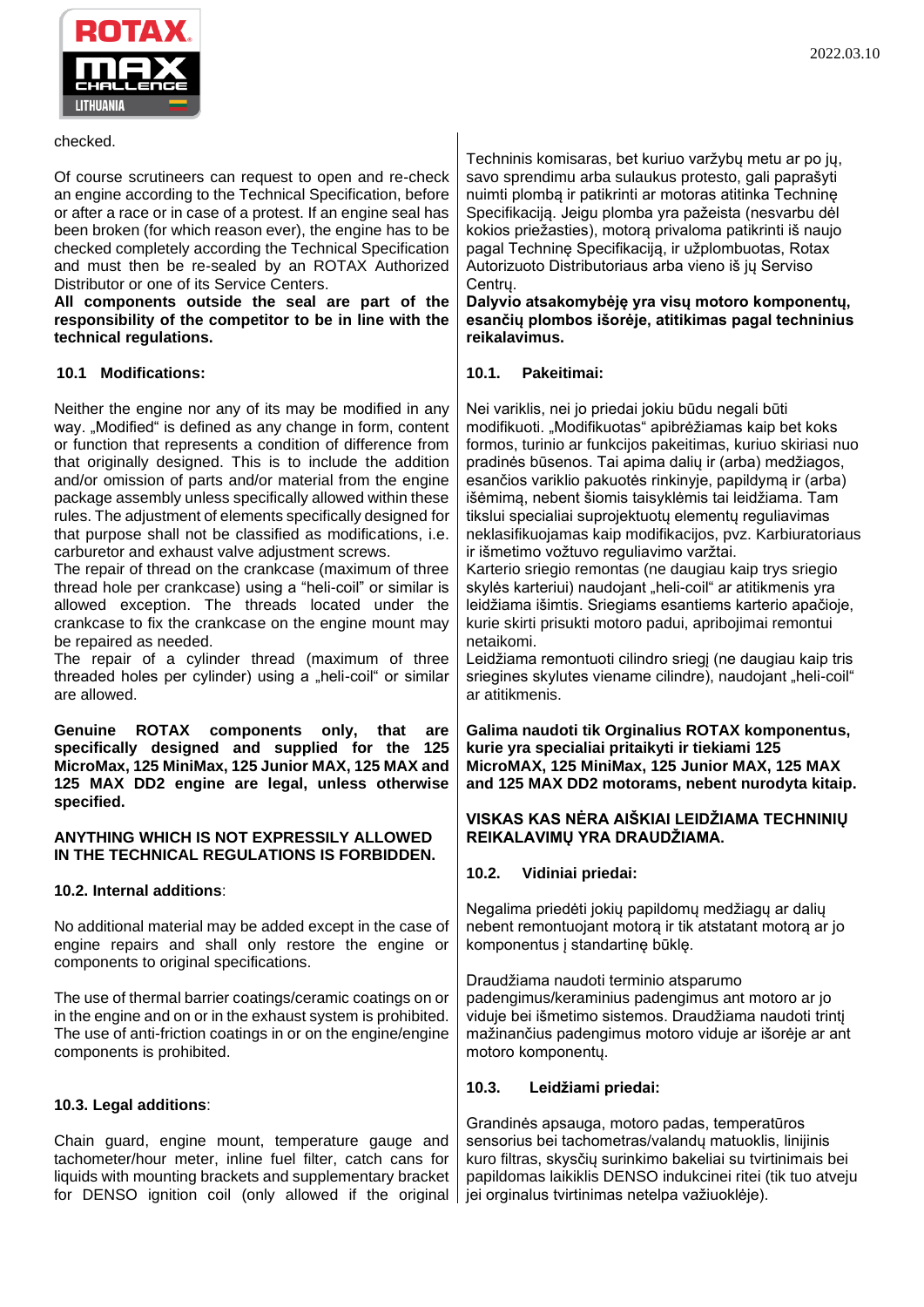



mounting position of the DENSO ignition coil is in conflict with chassi component).

Customizing the cylinder head cover painting is legal. Sensor for exhaust gas temperature (see exhaust systems) is legal.

## **10.4. Non-tech items**:

Non-original fasteners, circ lips, washers, throttle cable housing, fuel and pulse line (type and size) as well as length of coolant hoses are allowed unless otherwise specified.

## **10.5 Measurements:**

When taking any dimensional reading, of the following technical regulation, in the order of accuracy of 0,1 mm or even more precise, the temperature of the part must be between +10°C and +30°C.

Before taking any decision based on this regulation a check for available bulletins is mandatory.

They can be found under [www.maxchallenge-rotax.com](http://www.maxchallenge-rotax.com/)

To avoid excessive noise and exhaust emissions revving the kart in the servicing park is not allowed (except a short function test - 5 seconds maximum).

It is the responsibility of the competitor to check his equipment is in line with the technical specification below!

## **10.6. Gear ratio**

10.6.1. Rotax MicroMax 14T front, 70-72 rear. If not otherwise stated in Supplementary regulations. 10.6.2. Rotax MiniMax 13T front, 74-76 rear. If not otherwise stated in Supplementary regulations. 10.6.3. Rotax Junior, Rotax Max, Rotax DD-2 and Rotax DD-2 Masters classes gear ratio are free.

# **10.7 Exhaust Socket (Restriction) and Exhaust System**

## **10.7.1. Micromax Exhaust System and Exhaust Flange**

Drivers in the Micromax class will receive an Exhaust System Assy (Rotax Part no. 273136) and Exhaust Flange (Rotax Part no. 273192) that will be chosen by the technical scrutineers in a draw.

These parts must be attached to the kart before each race event and must be given back to the technical committee before leaving the technical scrutineering area at the end of each race event. It is forbidden to exit the technical scrutineering area with these parts. If this rule is violated, the driver's race result will be deleted.

The exact regulations for using these parts will be published in a Special Bulletin before the first race event.

## **10.7.2. Minimax Exhaust System and Exhaust Flange**

Drivers in the Minimax class will receive an Exhaust System Assy (Rotax Part no. 273137) and Exhaust Flange (Rotax Part no. 273196) that will be chosen by the technical scrutineers in a draw.

Leidžiama perdažyti cilindro galvutės dangtelį. Leidžiama naudoti išmetamų dujų temperatūros sensorių (žiūrėti prie išmetimo sistemų).

#### **10.4. Ne techniniai daiktai:**

Galima naudoti, nebent nurodyta kitaip: neorginalius, dirželius, žiedelius, poveržles, gazo troso šarvą, kuro bei vakumo šlangutes (diametras ir ilgis) taip pat keisti aušinimo šlangų ilgį,

## **10.5. Matavimai**

Darant bet kokius matavimus pagal šiuos techninius reikalavimus kur reikalingas 0,1 mm ar didesnis tikslumas, detalės temperatūra turi būti tarp +10°C ir +30°C.

Prieš priimant bet kokius sprendimus pagal šias taisykles, būtina pasitikrinti paskelbtus biuletenius. Juos galima rasti [www.maxchallenge-rotax.com](http://www.maxchallenge-rotax.com/)

Motorą galima užkurti tik serviso zonoje ne ilgiau kaip 5 sekundėm.

#### K

iekvieno dalyvio atsakomybė prižiūrėti jog jo įranga atitiktų techninius reikalavimus.

## **10.6. Perdavimai**

10.6.1. Rotax MicroMax klasėje 14T priekyje, 70- 72 gale. Jei nėra nurodyta kitaip papildomuose nuostatuose.

10.6.2. Rotax MiniMax klasėje 13T priekyje, 74-76 gale. Jei nėra nurodyta kitaip papildomuose nuostatuose. 10.6.3. Rotax Junior, Rotax Max, Rotax DD2 ir DD2 masters klasėms perdavimai yra laisvi.

## **10.7 Išmetimo kolektorius (restriktorius) ir duslintuvas**

#### **10.7.1 Micromax išmetimo kolektorius bei duslintuvas**

Lenktynininkai dalyvaujantys Micromax klasėje burtų keliu gaus duslintuvą (Rotax dalies kodas 273136) bei išmetimo kolektorių (Rotax dalies kodas 273192). Šios dalys turi būti sumontuotos ant karto motoro prieš kiekvieną važiavimą ir paliekamos uždarame parke po jo. Draudžiama palikti uždaro parko zoną su šiomis dalimis. Pažeidus šią taisyklę lenktynininko rezultatas bus anuliuotas.

Tiksliau ši procedūra bus aprašyta biuletenyje prieš pirmąsias lenktynes.

## **10.7.2 Micromax išmetimo kolektorius bei duslintuvas**

Lenktynininkai dalyvaujantys Minimax klasėje burtų keliu gaus duslintuvą (Rotax dalies kodas 273137) bei išmetimo kolektorių (Rotax dalies kodas 273196).